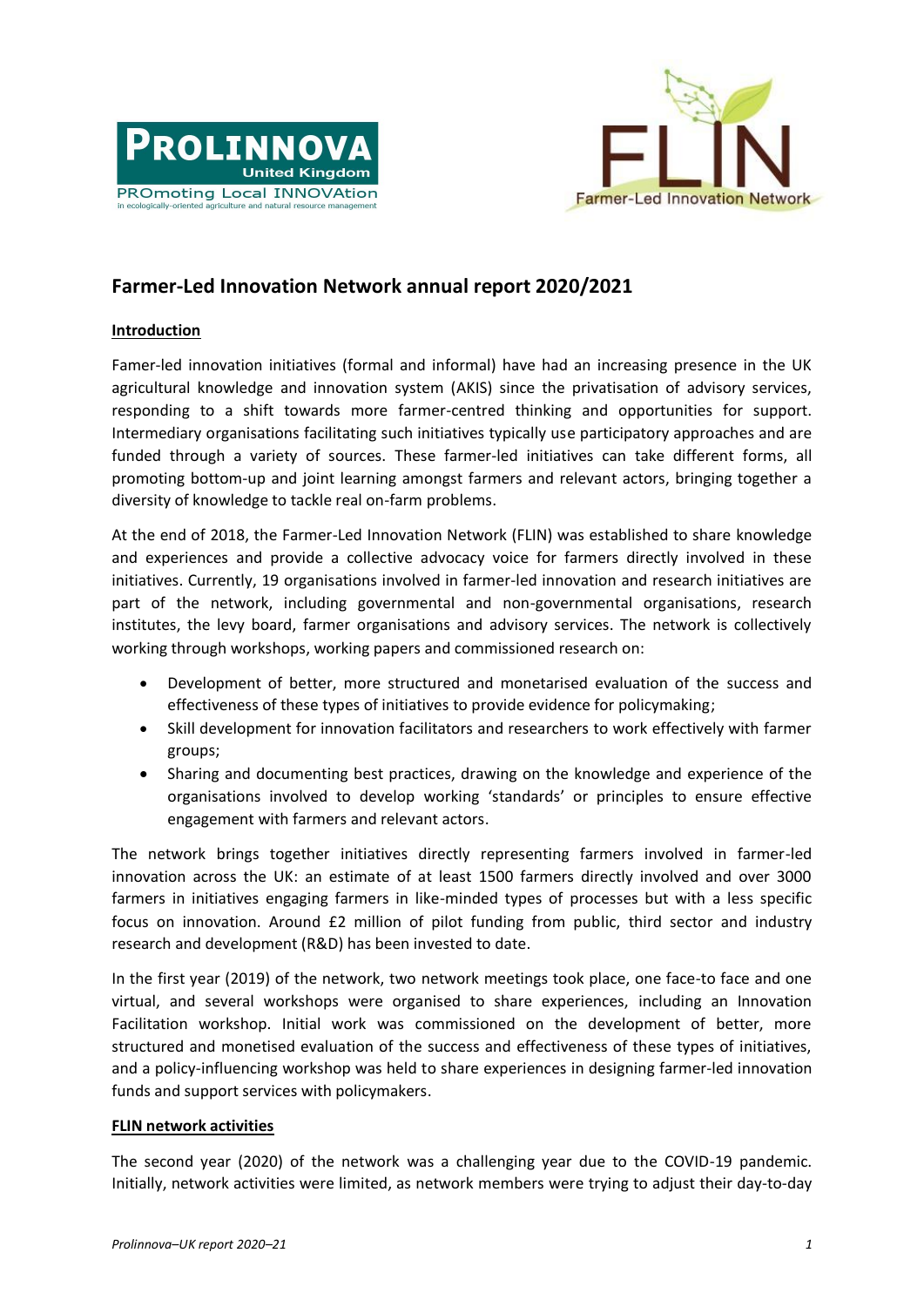work to continue to support farmers despite severe mobility restrictions. In the second half of the year, a virtual network meeting took place and a series of webinars was organised with and by FLIN members to continue the sharing between members and to expand the network. In total, six webinars were organised including one with Eelke Wielinga (LINK Consult) on mobilising networks to optimise health, energy and function; one with Heather Collins and Denise Bewsell from the New Zealand Red Meat Profit Partnership; and one on facilitating farmer-led innovation.



The limited opportunities for face-to-face interaction generated a need to increase the virtual presence of the network and a Twitter account (@FLINetwork) was opened and a FLIN [YouTube](https://www.youtube.com/channel/UCBxhznaPUF4gswihysHhaxA/featured)  [channel](https://www.youtube.com/channel/UCBxhznaPUF4gswihysHhaxA/featured) initiated. At the end of 2020/beginning of 2021, the FLIN website was launched [\(www.FLIN.uk\)](http://www.flin.uk/).

In spring 2021, the third year of the network, network activities picked up again and various FLIN members were able to attend conferences and events to share their work and promote the network. Most notable was the [Farmer-centric On-Farm Experimentation \(OFE\) 2021](https://ofe2021.com/) conference, and FLIN members participated in the publication of an OFE paper in the *Nature Food* journal.

Several members of the FLIN network were part of the establishment of the [Centre for Effective Innovation in](https://www.ceiagri.org/)  [Agriculture \(CEIA\),](https://www.ceiagri.org/) which was launched in April 2021. This centre brings together five of the most prestigious agricultural universities in the UK to address the gap between scientific research on innovation and real-life farming experience. The



centre focuses on how R&D investment can best support innovation with and by farmers. With £1.5m of charitable funding, including from the Elizabeth Creak Charitable Trust and from each University, the virtual centre is run by experts in agricultural innovation research from the University of Reading, Royal Agricultural University (RAU), Harper Adams University, Newcastle University and the University of Warwick. Tom MacMillan, the Elizabeth Creak Chair in Rural Policy and Strategy at the RAU and FLIN member, said: "*Farmers innovate under their own steam on everything from blackgrass control to mob grazing, often with scant support. The UK's main research funders are*